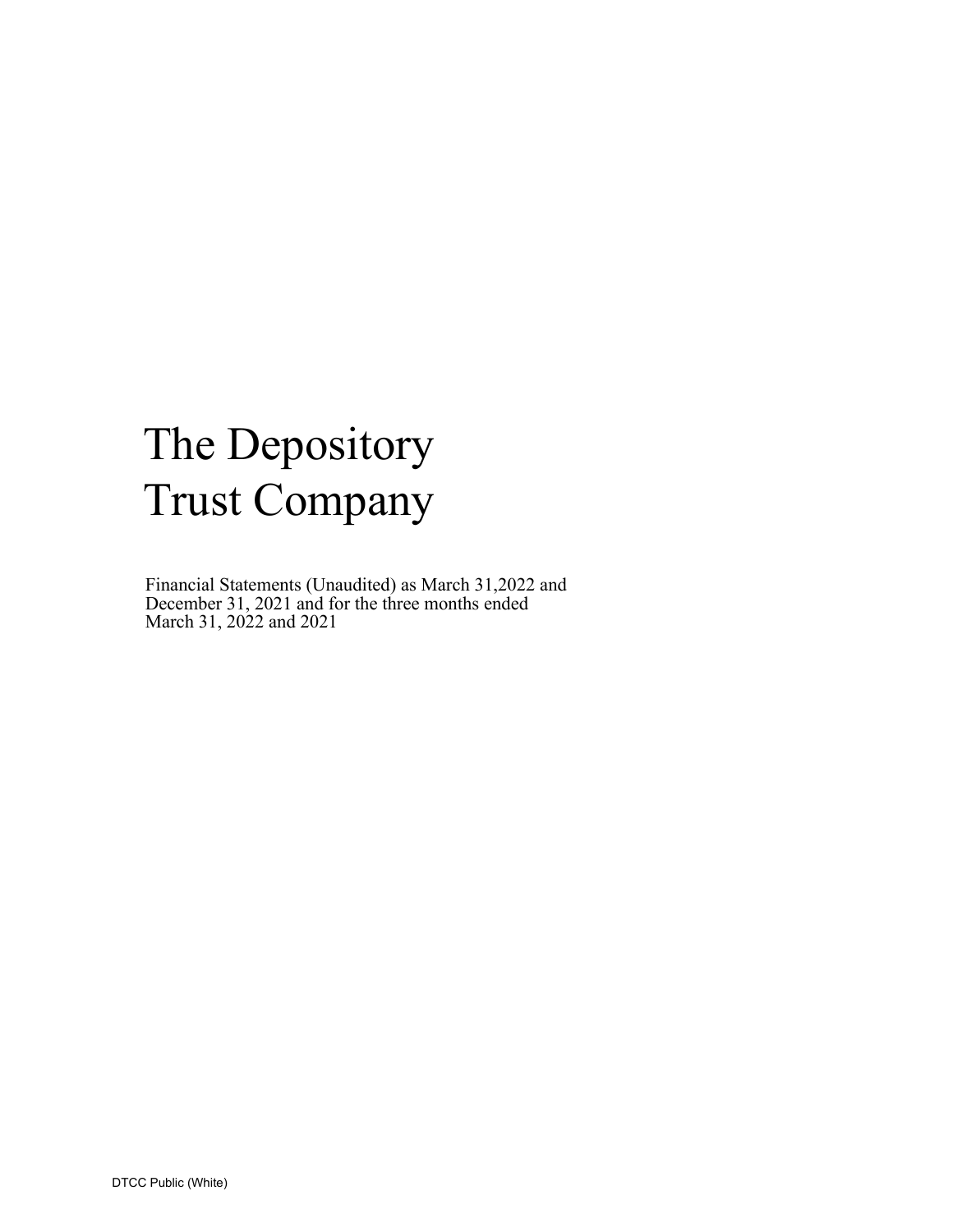# **THE DEPOSITORY TRUST COMPANY TABLE OF CONTENTS**

|                                                                                                                                        | Page                        |
|----------------------------------------------------------------------------------------------------------------------------------------|-----------------------------|
| FINANCIAL STATEMENTS (UNAUDITED) AS OF MARCH 31, 2022 AND DECEMBER 31,<br>2021 AND FOR THE THREE MONTHS ENDED MARCH 31, 2022 AND 2021: |                             |
| Statements of Financial Condition                                                                                                      |                             |
| Statements of Income                                                                                                                   | $\mathcal{D}_{\mathcal{L}}$ |
| Statements of Changes in Shareholders' Equity                                                                                          | 3                           |
| <b>Statements of Cash Flows</b>                                                                                                        | 4                           |
| Notes to Financial Statements                                                                                                          | 5-12                        |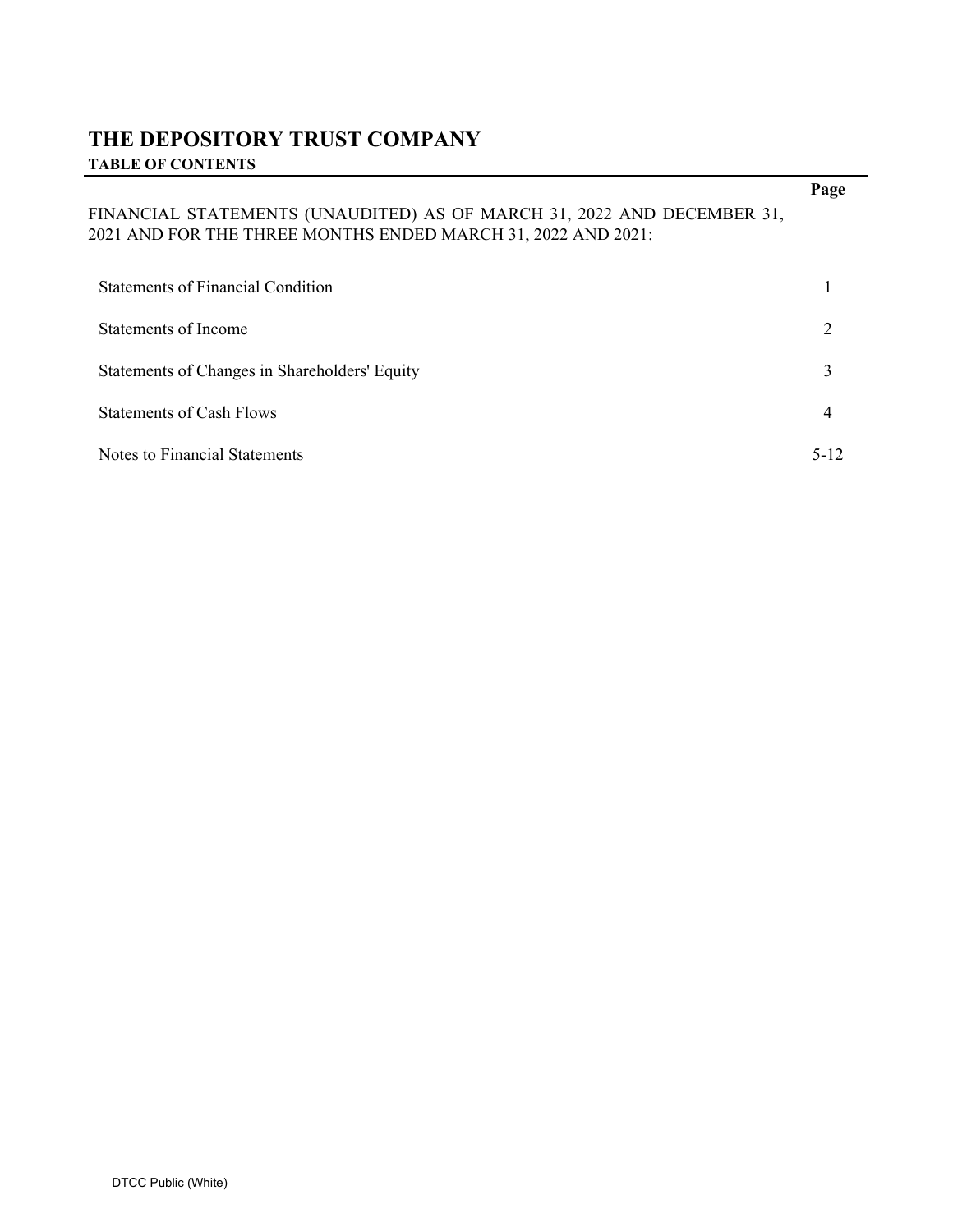# <span id="page-2-0"></span>**STATEMENTS OF FINANCIAL CONDITION (UNAUDITED)**

| <b>ASSETS</b><br><b>CURRENT ASSETS:</b><br>\$<br>$\mathcal{S}$<br>Cash and cash equivalents<br>629,688<br>754,890<br>Accounts receivable - net of allowance for credit losses<br>55,148<br>56,094<br>Participants' Fund cash deposits<br>1,974,905<br>1,962,667<br>Other Participants' assets<br>1,564,181<br>1,310,428<br>Other current assets<br>2,136<br>3,706<br>4,226,058<br>4,087,785<br>Total current assets<br><b>NON-CURRENT ASSETS:</b><br>Premises and equipment - net of accumulated depreciation of \$10,720 and<br>$$10,545$ as of March 31, 2022 and December 31, 2021, respectively<br>15,156<br>15,331<br>Intangible assets - net of accumulated amortization of \$48,787 and<br>\$44,684 as of March 31, 2022 and December 31, 2021, respectively<br>36,407<br>36,622<br>Other non-current assets<br>31,510<br>31,031<br>83,073<br>82,984<br>Total non-current assets<br>4,309,131<br>$\overline{\mathcal{S}}$<br>4,170,769<br><b>TOTAL ASSETS</b><br><b>LIABILITIES AND SHAREHOLDERS' EQUITY</b><br><b>CURRENT LIABILITIES:</b><br>\$<br>64,918<br>Accounts payable and accrued expenses<br>$\boldsymbol{\mathsf{S}}$<br>208,222<br>Participants' Fund cash deposits<br>1,974,905<br>1,962,667<br>Payable to Participants<br>1,310,428<br>1,564,181<br>Other current liabilities<br>16,194<br>11,301<br>3,620,198<br>3,492,618<br>Total current liabilities<br>OTHER NON-CURRENT LIABILITIES:<br>Other non-current liabilities<br>2,710<br>2,710<br>3,622,908<br>3,495,328<br><b>Total liabilities</b><br><b>COMMITMENTS AND CONTINGENCIES (Note 2)</b><br><b>SHAREHOLDERS' EQUITY</b><br>Preferred stock, Series A, \$100 par value - 3,250,000 shares authorized;<br>150,000<br>1,500,000 issued and outstanding<br>150,000<br>Common stock, \$100 par value - 18,500 shares authorized,<br>issued and outstanding<br>1,850<br>1,850<br>Additional paid-in capital<br>61,546<br>61,546<br>Retained earnings<br>472,827<br>462,045<br>Total shareholders' equity<br>686,223<br>675,441<br>TOTAL LIABILITIES AND SHAREHOLDERS' EQUITY<br>\$<br>4,309,131<br>$\mathbb{S}$<br>4,170,769 |                                   | As of March 31, |  | As of December 31, |  |  |
|----------------------------------------------------------------------------------------------------------------------------------------------------------------------------------------------------------------------------------------------------------------------------------------------------------------------------------------------------------------------------------------------------------------------------------------------------------------------------------------------------------------------------------------------------------------------------------------------------------------------------------------------------------------------------------------------------------------------------------------------------------------------------------------------------------------------------------------------------------------------------------------------------------------------------------------------------------------------------------------------------------------------------------------------------------------------------------------------------------------------------------------------------------------------------------------------------------------------------------------------------------------------------------------------------------------------------------------------------------------------------------------------------------------------------------------------------------------------------------------------------------------------------------------------------------------------------------------------------------------------------------------------------------------------------------------------------------------------------------------------------------------------------------------------------------------------------------------------------------------------------------------------------------------------------------------------------------------------------------------------------------------------------------------------------------------------------------------------------------|-----------------------------------|-----------------|--|--------------------|--|--|
|                                                                                                                                                                                                                                                                                                                                                                                                                                                                                                                                                                                                                                                                                                                                                                                                                                                                                                                                                                                                                                                                                                                                                                                                                                                                                                                                                                                                                                                                                                                                                                                                                                                                                                                                                                                                                                                                                                                                                                                                                                                                                                          | (In thousands, except share data) | 2022            |  | 2021               |  |  |
|                                                                                                                                                                                                                                                                                                                                                                                                                                                                                                                                                                                                                                                                                                                                                                                                                                                                                                                                                                                                                                                                                                                                                                                                                                                                                                                                                                                                                                                                                                                                                                                                                                                                                                                                                                                                                                                                                                                                                                                                                                                                                                          |                                   |                 |  |                    |  |  |
|                                                                                                                                                                                                                                                                                                                                                                                                                                                                                                                                                                                                                                                                                                                                                                                                                                                                                                                                                                                                                                                                                                                                                                                                                                                                                                                                                                                                                                                                                                                                                                                                                                                                                                                                                                                                                                                                                                                                                                                                                                                                                                          |                                   |                 |  |                    |  |  |
|                                                                                                                                                                                                                                                                                                                                                                                                                                                                                                                                                                                                                                                                                                                                                                                                                                                                                                                                                                                                                                                                                                                                                                                                                                                                                                                                                                                                                                                                                                                                                                                                                                                                                                                                                                                                                                                                                                                                                                                                                                                                                                          |                                   |                 |  |                    |  |  |
|                                                                                                                                                                                                                                                                                                                                                                                                                                                                                                                                                                                                                                                                                                                                                                                                                                                                                                                                                                                                                                                                                                                                                                                                                                                                                                                                                                                                                                                                                                                                                                                                                                                                                                                                                                                                                                                                                                                                                                                                                                                                                                          |                                   |                 |  |                    |  |  |
|                                                                                                                                                                                                                                                                                                                                                                                                                                                                                                                                                                                                                                                                                                                                                                                                                                                                                                                                                                                                                                                                                                                                                                                                                                                                                                                                                                                                                                                                                                                                                                                                                                                                                                                                                                                                                                                                                                                                                                                                                                                                                                          |                                   |                 |  |                    |  |  |
|                                                                                                                                                                                                                                                                                                                                                                                                                                                                                                                                                                                                                                                                                                                                                                                                                                                                                                                                                                                                                                                                                                                                                                                                                                                                                                                                                                                                                                                                                                                                                                                                                                                                                                                                                                                                                                                                                                                                                                                                                                                                                                          |                                   |                 |  |                    |  |  |
|                                                                                                                                                                                                                                                                                                                                                                                                                                                                                                                                                                                                                                                                                                                                                                                                                                                                                                                                                                                                                                                                                                                                                                                                                                                                                                                                                                                                                                                                                                                                                                                                                                                                                                                                                                                                                                                                                                                                                                                                                                                                                                          |                                   |                 |  |                    |  |  |
|                                                                                                                                                                                                                                                                                                                                                                                                                                                                                                                                                                                                                                                                                                                                                                                                                                                                                                                                                                                                                                                                                                                                                                                                                                                                                                                                                                                                                                                                                                                                                                                                                                                                                                                                                                                                                                                                                                                                                                                                                                                                                                          |                                   |                 |  |                    |  |  |
|                                                                                                                                                                                                                                                                                                                                                                                                                                                                                                                                                                                                                                                                                                                                                                                                                                                                                                                                                                                                                                                                                                                                                                                                                                                                                                                                                                                                                                                                                                                                                                                                                                                                                                                                                                                                                                                                                                                                                                                                                                                                                                          |                                   |                 |  |                    |  |  |
|                                                                                                                                                                                                                                                                                                                                                                                                                                                                                                                                                                                                                                                                                                                                                                                                                                                                                                                                                                                                                                                                                                                                                                                                                                                                                                                                                                                                                                                                                                                                                                                                                                                                                                                                                                                                                                                                                                                                                                                                                                                                                                          |                                   |                 |  |                    |  |  |
|                                                                                                                                                                                                                                                                                                                                                                                                                                                                                                                                                                                                                                                                                                                                                                                                                                                                                                                                                                                                                                                                                                                                                                                                                                                                                                                                                                                                                                                                                                                                                                                                                                                                                                                                                                                                                                                                                                                                                                                                                                                                                                          |                                   |                 |  |                    |  |  |
|                                                                                                                                                                                                                                                                                                                                                                                                                                                                                                                                                                                                                                                                                                                                                                                                                                                                                                                                                                                                                                                                                                                                                                                                                                                                                                                                                                                                                                                                                                                                                                                                                                                                                                                                                                                                                                                                                                                                                                                                                                                                                                          |                                   |                 |  |                    |  |  |
|                                                                                                                                                                                                                                                                                                                                                                                                                                                                                                                                                                                                                                                                                                                                                                                                                                                                                                                                                                                                                                                                                                                                                                                                                                                                                                                                                                                                                                                                                                                                                                                                                                                                                                                                                                                                                                                                                                                                                                                                                                                                                                          |                                   |                 |  |                    |  |  |
|                                                                                                                                                                                                                                                                                                                                                                                                                                                                                                                                                                                                                                                                                                                                                                                                                                                                                                                                                                                                                                                                                                                                                                                                                                                                                                                                                                                                                                                                                                                                                                                                                                                                                                                                                                                                                                                                                                                                                                                                                                                                                                          |                                   |                 |  |                    |  |  |
|                                                                                                                                                                                                                                                                                                                                                                                                                                                                                                                                                                                                                                                                                                                                                                                                                                                                                                                                                                                                                                                                                                                                                                                                                                                                                                                                                                                                                                                                                                                                                                                                                                                                                                                                                                                                                                                                                                                                                                                                                                                                                                          |                                   |                 |  |                    |  |  |
|                                                                                                                                                                                                                                                                                                                                                                                                                                                                                                                                                                                                                                                                                                                                                                                                                                                                                                                                                                                                                                                                                                                                                                                                                                                                                                                                                                                                                                                                                                                                                                                                                                                                                                                                                                                                                                                                                                                                                                                                                                                                                                          |                                   |                 |  |                    |  |  |
|                                                                                                                                                                                                                                                                                                                                                                                                                                                                                                                                                                                                                                                                                                                                                                                                                                                                                                                                                                                                                                                                                                                                                                                                                                                                                                                                                                                                                                                                                                                                                                                                                                                                                                                                                                                                                                                                                                                                                                                                                                                                                                          |                                   |                 |  |                    |  |  |
|                                                                                                                                                                                                                                                                                                                                                                                                                                                                                                                                                                                                                                                                                                                                                                                                                                                                                                                                                                                                                                                                                                                                                                                                                                                                                                                                                                                                                                                                                                                                                                                                                                                                                                                                                                                                                                                                                                                                                                                                                                                                                                          |                                   |                 |  |                    |  |  |
|                                                                                                                                                                                                                                                                                                                                                                                                                                                                                                                                                                                                                                                                                                                                                                                                                                                                                                                                                                                                                                                                                                                                                                                                                                                                                                                                                                                                                                                                                                                                                                                                                                                                                                                                                                                                                                                                                                                                                                                                                                                                                                          |                                   |                 |  |                    |  |  |
|                                                                                                                                                                                                                                                                                                                                                                                                                                                                                                                                                                                                                                                                                                                                                                                                                                                                                                                                                                                                                                                                                                                                                                                                                                                                                                                                                                                                                                                                                                                                                                                                                                                                                                                                                                                                                                                                                                                                                                                                                                                                                                          |                                   |                 |  |                    |  |  |
|                                                                                                                                                                                                                                                                                                                                                                                                                                                                                                                                                                                                                                                                                                                                                                                                                                                                                                                                                                                                                                                                                                                                                                                                                                                                                                                                                                                                                                                                                                                                                                                                                                                                                                                                                                                                                                                                                                                                                                                                                                                                                                          |                                   |                 |  |                    |  |  |
|                                                                                                                                                                                                                                                                                                                                                                                                                                                                                                                                                                                                                                                                                                                                                                                                                                                                                                                                                                                                                                                                                                                                                                                                                                                                                                                                                                                                                                                                                                                                                                                                                                                                                                                                                                                                                                                                                                                                                                                                                                                                                                          |                                   |                 |  |                    |  |  |
|                                                                                                                                                                                                                                                                                                                                                                                                                                                                                                                                                                                                                                                                                                                                                                                                                                                                                                                                                                                                                                                                                                                                                                                                                                                                                                                                                                                                                                                                                                                                                                                                                                                                                                                                                                                                                                                                                                                                                                                                                                                                                                          |                                   |                 |  |                    |  |  |
|                                                                                                                                                                                                                                                                                                                                                                                                                                                                                                                                                                                                                                                                                                                                                                                                                                                                                                                                                                                                                                                                                                                                                                                                                                                                                                                                                                                                                                                                                                                                                                                                                                                                                                                                                                                                                                                                                                                                                                                                                                                                                                          |                                   |                 |  |                    |  |  |
|                                                                                                                                                                                                                                                                                                                                                                                                                                                                                                                                                                                                                                                                                                                                                                                                                                                                                                                                                                                                                                                                                                                                                                                                                                                                                                                                                                                                                                                                                                                                                                                                                                                                                                                                                                                                                                                                                                                                                                                                                                                                                                          |                                   |                 |  |                    |  |  |
|                                                                                                                                                                                                                                                                                                                                                                                                                                                                                                                                                                                                                                                                                                                                                                                                                                                                                                                                                                                                                                                                                                                                                                                                                                                                                                                                                                                                                                                                                                                                                                                                                                                                                                                                                                                                                                                                                                                                                                                                                                                                                                          |                                   |                 |  |                    |  |  |
|                                                                                                                                                                                                                                                                                                                                                                                                                                                                                                                                                                                                                                                                                                                                                                                                                                                                                                                                                                                                                                                                                                                                                                                                                                                                                                                                                                                                                                                                                                                                                                                                                                                                                                                                                                                                                                                                                                                                                                                                                                                                                                          |                                   |                 |  |                    |  |  |
|                                                                                                                                                                                                                                                                                                                                                                                                                                                                                                                                                                                                                                                                                                                                                                                                                                                                                                                                                                                                                                                                                                                                                                                                                                                                                                                                                                                                                                                                                                                                                                                                                                                                                                                                                                                                                                                                                                                                                                                                                                                                                                          |                                   |                 |  |                    |  |  |
|                                                                                                                                                                                                                                                                                                                                                                                                                                                                                                                                                                                                                                                                                                                                                                                                                                                                                                                                                                                                                                                                                                                                                                                                                                                                                                                                                                                                                                                                                                                                                                                                                                                                                                                                                                                                                                                                                                                                                                                                                                                                                                          |                                   |                 |  |                    |  |  |
|                                                                                                                                                                                                                                                                                                                                                                                                                                                                                                                                                                                                                                                                                                                                                                                                                                                                                                                                                                                                                                                                                                                                                                                                                                                                                                                                                                                                                                                                                                                                                                                                                                                                                                                                                                                                                                                                                                                                                                                                                                                                                                          |                                   |                 |  |                    |  |  |
|                                                                                                                                                                                                                                                                                                                                                                                                                                                                                                                                                                                                                                                                                                                                                                                                                                                                                                                                                                                                                                                                                                                                                                                                                                                                                                                                                                                                                                                                                                                                                                                                                                                                                                                                                                                                                                                                                                                                                                                                                                                                                                          |                                   |                 |  |                    |  |  |
|                                                                                                                                                                                                                                                                                                                                                                                                                                                                                                                                                                                                                                                                                                                                                                                                                                                                                                                                                                                                                                                                                                                                                                                                                                                                                                                                                                                                                                                                                                                                                                                                                                                                                                                                                                                                                                                                                                                                                                                                                                                                                                          |                                   |                 |  |                    |  |  |
|                                                                                                                                                                                                                                                                                                                                                                                                                                                                                                                                                                                                                                                                                                                                                                                                                                                                                                                                                                                                                                                                                                                                                                                                                                                                                                                                                                                                                                                                                                                                                                                                                                                                                                                                                                                                                                                                                                                                                                                                                                                                                                          |                                   |                 |  |                    |  |  |
|                                                                                                                                                                                                                                                                                                                                                                                                                                                                                                                                                                                                                                                                                                                                                                                                                                                                                                                                                                                                                                                                                                                                                                                                                                                                                                                                                                                                                                                                                                                                                                                                                                                                                                                                                                                                                                                                                                                                                                                                                                                                                                          |                                   |                 |  |                    |  |  |
|                                                                                                                                                                                                                                                                                                                                                                                                                                                                                                                                                                                                                                                                                                                                                                                                                                                                                                                                                                                                                                                                                                                                                                                                                                                                                                                                                                                                                                                                                                                                                                                                                                                                                                                                                                                                                                                                                                                                                                                                                                                                                                          |                                   |                 |  |                    |  |  |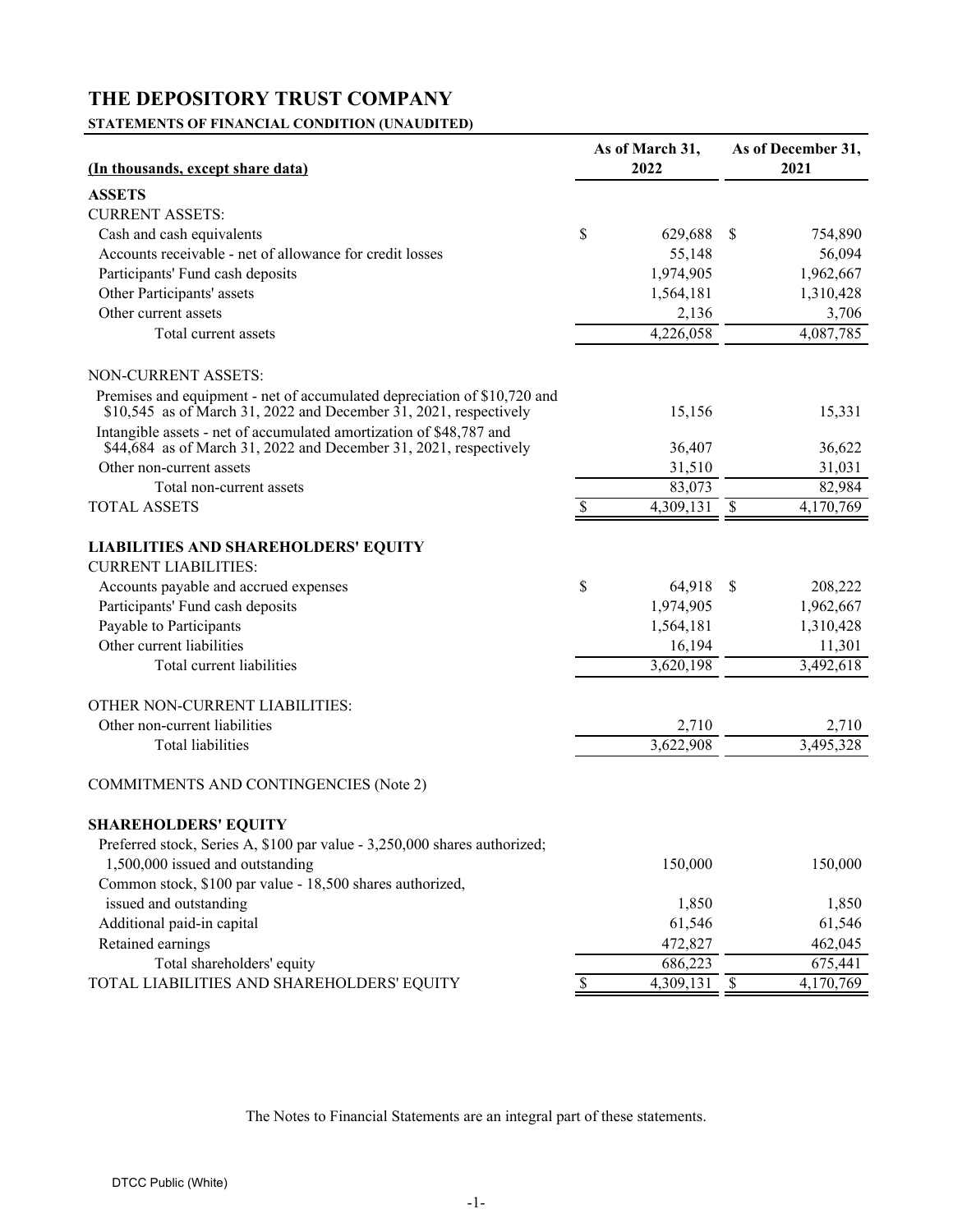<span id="page-3-0"></span>**STATEMENTS OF INCOME (UNAUDITED)**

|                                            | For the three months ended March 31, |         |               |         |  |  |
|--------------------------------------------|--------------------------------------|---------|---------------|---------|--|--|
| (In thousands)                             |                                      | 2022    |               | 2021    |  |  |
| <b>REVENUES</b>                            |                                      |         |               |         |  |  |
| Settlement and asset services              | \$                                   | 119,143 | $\mathcal{S}$ | 108,168 |  |  |
| Other services                             |                                      | 6,366   |               | 6,363   |  |  |
| Total revenues                             |                                      | 125,509 |               | 114,531 |  |  |
| <b>EXPENSES</b>                            |                                      |         |               |         |  |  |
| Employee compensation and related benefits |                                      | 58,266  |               | 51,271  |  |  |
| Information technology                     |                                      | 11,068  |               | 12,655  |  |  |
| Professional and other services            |                                      | 27,348  |               | 21,413  |  |  |
| Occupancy                                  |                                      | 3,825   |               | 2,521   |  |  |
| Depreciation and amortization              |                                      | 4,278   |               | 3,866   |  |  |
| General and administrative                 |                                      | 6,581   |               | 5,707   |  |  |
| Total expenses                             |                                      | 111,366 |               | 97,433  |  |  |
| Total operating income                     |                                      | 14,143  |               | 17,098  |  |  |
| <b>NON-OPERATING INCOME (EXPENSE)</b>      |                                      |         |               |         |  |  |
| Interest income                            |                                      | 1,833   |               | 1,132   |  |  |
| Refunds to Participants                    |                                      | (1,087) |               | (525)   |  |  |
| Interest expense                           |                                      | (1,609) |               | (1,627) |  |  |
| Other non-operating income, net            |                                      | 1,907   |               | 1,876   |  |  |
| Total non-operating income                 |                                      | 1,044   |               | 856     |  |  |
| Income before taxes                        |                                      | 15,187  |               | 17,954  |  |  |
| Provision for income taxes                 |                                      | 4,405   |               | 2,900   |  |  |
| Net income                                 | \$                                   | 10,782  | \$            | 15,054  |  |  |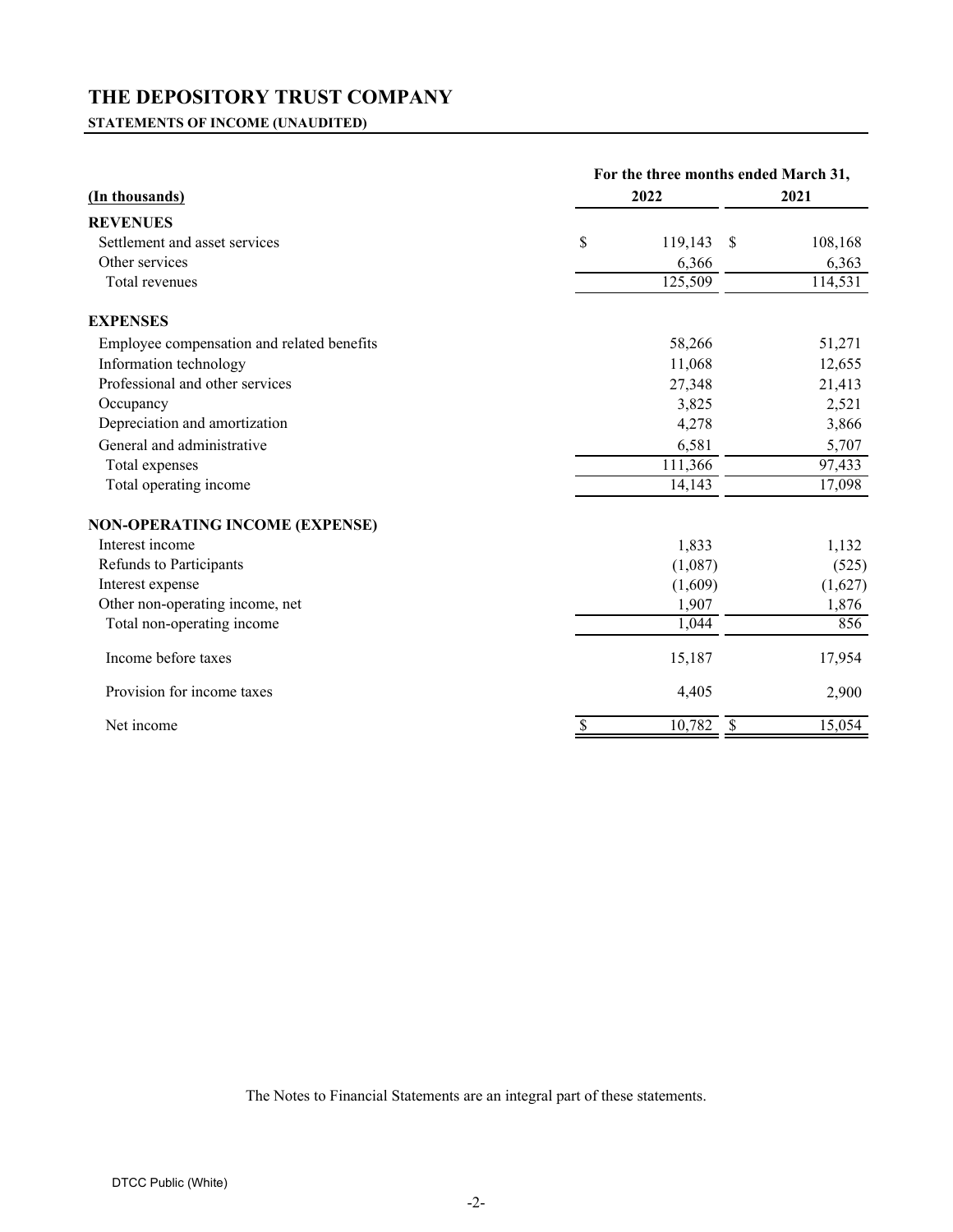#### <span id="page-4-0"></span>**STATEMENTS OF CHANGES IN SHAREHOLDERS' EQUITY (UNAUDITED)**

| (In thousands)                          |    | <b>Preferred</b><br><b>Stock Series A</b> | Common<br><b>Stock</b> | <b>Additional</b><br>Paid-In<br>Capital | <b>Retained</b><br>Earnings | <b>Total</b><br>Shareholders'<br><b>Equity</b> |
|-----------------------------------------|----|-------------------------------------------|------------------------|-----------------------------------------|-----------------------------|------------------------------------------------|
| BALANCE - January 1, 2022<br>Net income | S. | 150,000                                   | 1,850                  | 61,546                                  | 462,045<br>10.782           | 675,441<br>10,782                              |
| BALANCE - March 31, 2022                |    | 150,000                                   | .850                   | 61.546                                  | 472,827                     | 686,223                                        |
|                                         |    | Preferred                                 | Common                 | <b>Additional</b><br>Paid-In            | <b>Retained</b>             | Total<br>Shareholders'                         |

| (In thousands)            |    | r reierrea<br><b>Stock Series A</b> | $\mathop{\mathsf{comm}}\nolimits$ non<br>Stock | гаю-іп<br>Capital | Retained<br>Earnings | <b>S</b> nareholders<br>Equity |
|---------------------------|----|-------------------------------------|------------------------------------------------|-------------------|----------------------|--------------------------------|
| BALANCE - January 1, 2021 | S. | 150.000                             | 1.850                                          | 61.546            | 565.206              | 778,602                        |
| Common stock dividend     |    |                                     |                                                |                   | (30.000)             | (30,000)                       |
| Net income                |    |                                     |                                                |                   | 15.054               | 15.054                         |
| BALANCE - March 31, 2021  |    | 150.000                             | .,850                                          | 61.546            | 550,260              | 763,656                        |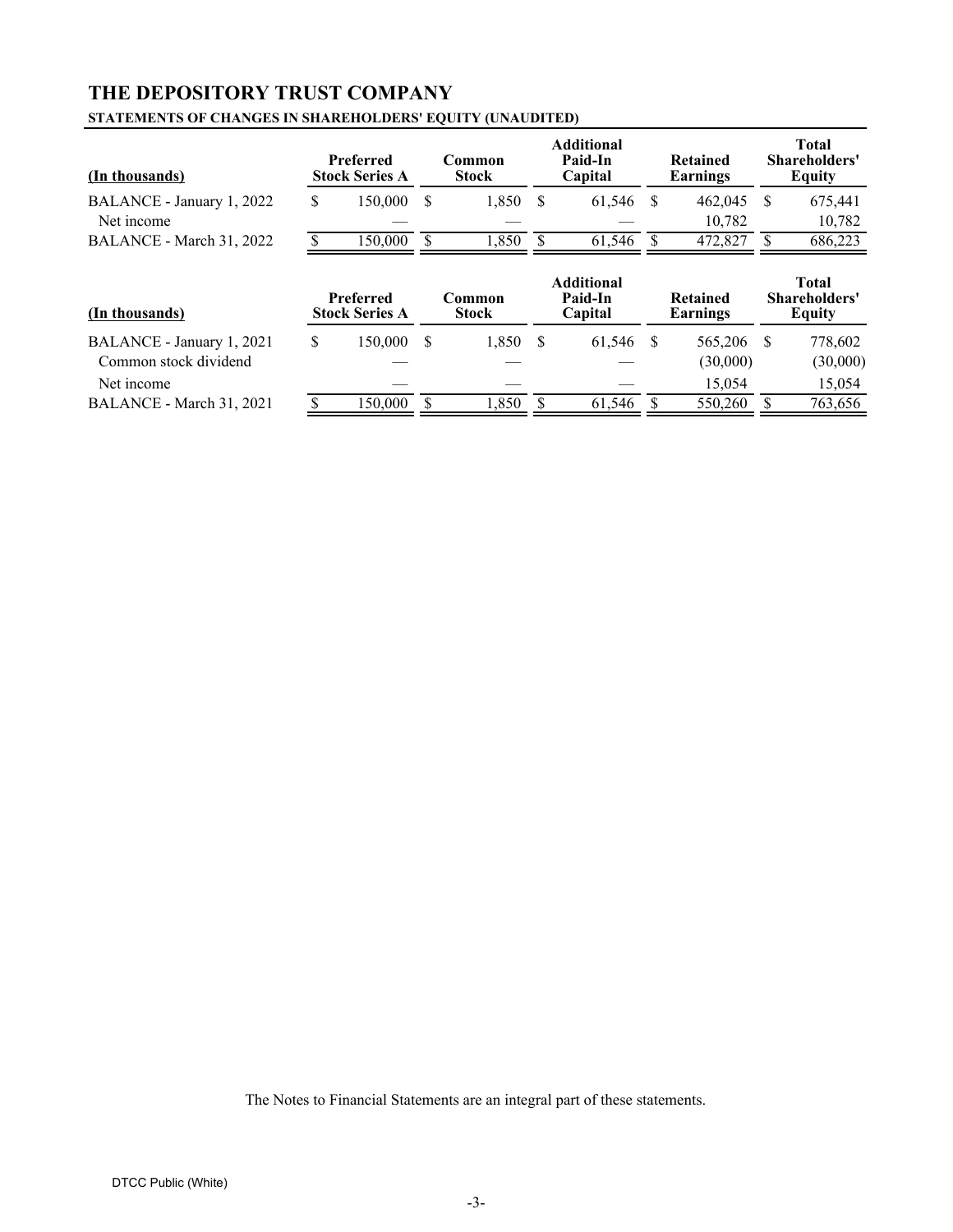<span id="page-5-0"></span>**STATEMENTS OF CASH FLOWS (UNAUDITED)**

|                                                                                                                          | For the three months ended March 31, |           |    |            |  |  |  |
|--------------------------------------------------------------------------------------------------------------------------|--------------------------------------|-----------|----|------------|--|--|--|
| 2022<br>(In thousands)                                                                                                   |                                      |           |    | 2021       |  |  |  |
| <b>CASH FLOWS FROM OPERATING ACTIVITIES:</b>                                                                             |                                      |           |    |            |  |  |  |
| Net income                                                                                                               | \$                                   | 10,782    | \$ | 15,054     |  |  |  |
| Adjustments to reconcile net income to net cash provided by/(used in)<br>operating activities:                           |                                      |           |    |            |  |  |  |
| Depreciation and amortization                                                                                            |                                      | 4,278     |    | 3,866      |  |  |  |
| Deferred income taxes                                                                                                    |                                      | (383)     |    | 1,758      |  |  |  |
| Other                                                                                                                    |                                      | 10        |    | (2,645)    |  |  |  |
| Net change in:                                                                                                           |                                      |           |    |            |  |  |  |
| Accounts receivable                                                                                                      |                                      | 936       |    | 6,013      |  |  |  |
| Other assets                                                                                                             |                                      | 1,474     |    | 2,254      |  |  |  |
| Accounts payable and accrued expenses                                                                                    |                                      | 6,786     |    | 7,684      |  |  |  |
| Other liabilities                                                                                                        |                                      | 4,893     |    | 2,291      |  |  |  |
| Participants' Fund liabilities                                                                                           |                                      | 12,238    |    | 13,810     |  |  |  |
| Payable to Participants                                                                                                  |                                      | 253,753   |    | 336,932    |  |  |  |
| Net cash provided by operating activities                                                                                |                                      | 294,767   |    | 387,017    |  |  |  |
| <b>CASH FLOWS FROM INVESTING ACTIVITIES:</b>                                                                             |                                      |           |    |            |  |  |  |
| Purchases of Short-term investments                                                                                      |                                      |           |    | (100,000)  |  |  |  |
| Capitalized software development costs                                                                                   |                                      | (3,888)   |    | (2,687)    |  |  |  |
| Cash used in investing activities                                                                                        |                                      | (3,888)   |    | (102, 687) |  |  |  |
| CASH FLOWS FROM FINANCING ACTIVITIES:                                                                                    |                                      |           |    |            |  |  |  |
| Dividend on common stock                                                                                                 |                                      | (150,000) |    |            |  |  |  |
| Dividend on preferred stock                                                                                              |                                      | (90)      |    |            |  |  |  |
| Cash used in financing activities                                                                                        |                                      | (150,090) |    |            |  |  |  |
| Net increase in Cash and cash equivalents, Participants' Fund cash deposits,<br>Cash in Other Participants' assets       |                                      | 140,789   |    | 284,330    |  |  |  |
| Cash and cash equivalents, Participants' Fund cash deposits, Cash in Other<br>Participants' assets - Beginning of period |                                      | 4,027,985 |    | 3,419,764  |  |  |  |
| Cash and cash equivalents, Participants' Fund cash deposits, Cash in Other<br>Participants' assets - End of period       | \$                                   | 4,168,774 | S  | 3,704,094  |  |  |  |
| SUPPLEMENTAL DISCLOSURES:                                                                                                |                                      |           |    |            |  |  |  |
| Interest paid                                                                                                            | <sup>2</sup>                         | 1,609     | -S | 2,255      |  |  |  |
|                                                                                                                          |                                      |           |    |            |  |  |  |
| Income taxes paid - net of refunds                                                                                       | \$                                   |           | \$ | 1,990      |  |  |  |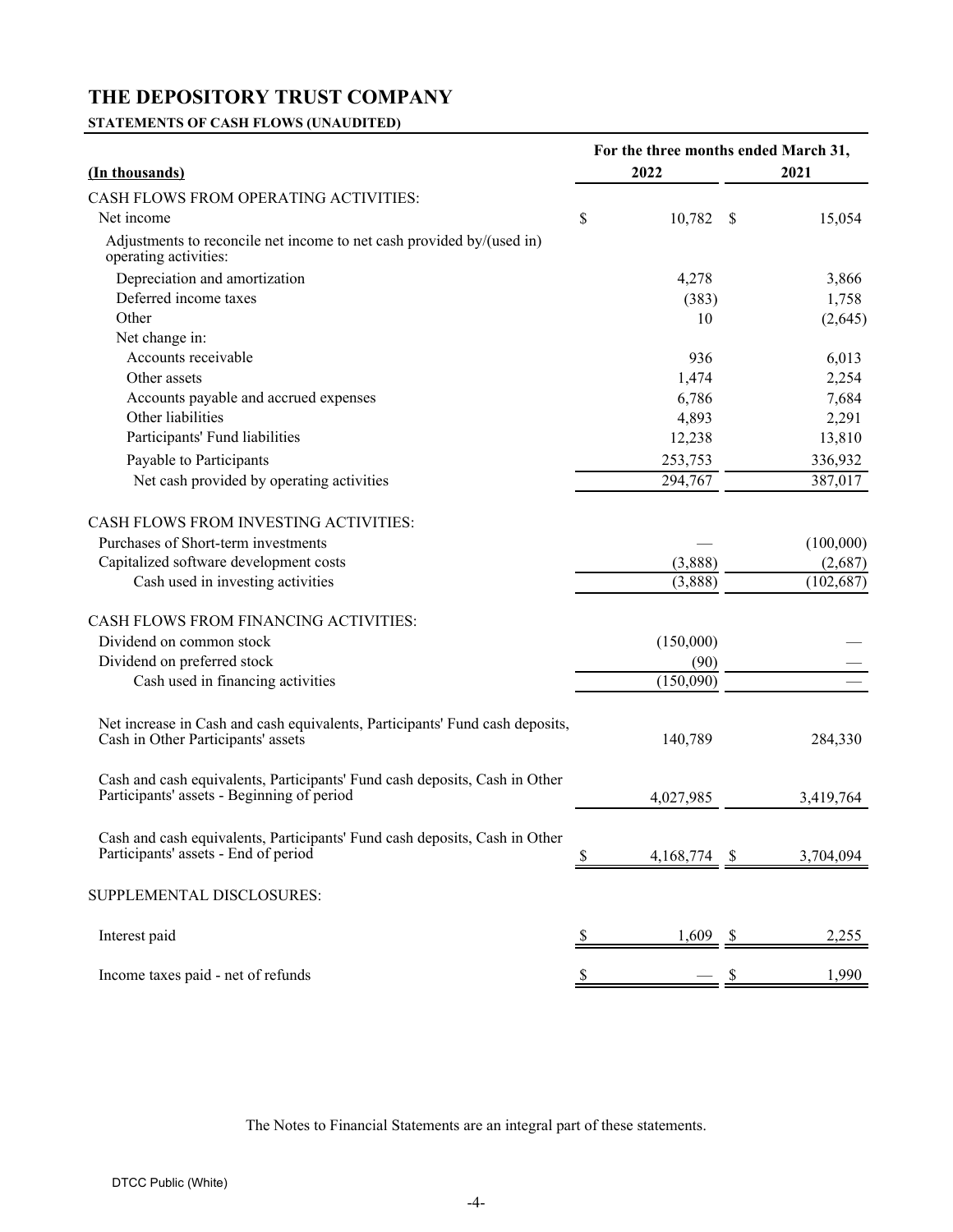#### <span id="page-6-0"></span>**1. BUSINESS AND OWNERSHIP**

The Depository Trust Company (DTC or the Company) is a limited purpose trust company formed under the Banking Law of New York State and supervised by the New York State Department of Financial Services (NYSDFS); a State member bank of the Federal Reserve System (FRS), subject to examination by the Federal Reserve Bank of New York (FRBNY) under delegated authority from the Board of Governors (the FRB) of the FRS; and a clearing agency registered with and under the supervision of the U.S. Securities and Exchange Commission (SEC). DTC provides central securities depository, settlement and related services to members of the securities, banking and other financial industries (referred to herein as its Participants).

DTC is a wholly-owned subsidiary of The Depository Trust & Clearing Corporation (DTCC). Other subsidiaries of DTCC include National Securities Clearing Corporation (NSCC), Fixed Income Clearing Corporation (FICC), DTCC ITP LLC, DTCC Deriv/SERV LLC and DTCC Solutions LLC.

DTC is designated as a Systemically Important Financial Market Utility (SIFMU) by the U.S. Financial Stability Oversight Council pursuant to Title VIII of the Dodd-Frank Wall Street Reform and Consumer Protection Act of 2010, which subjects the Company to enhanced standards for risk management, operation and governance, as established by the SEC's Standards for Covered Clearing Agencies (CCAS).

#### **2. BASIS OF PRESENTATION AND USE OF ESTIMATES**

**Basis of presentation.** The accompanying unaudited, interim financial statements are prepared in accordance with generally accepted accounting principles in the United States of America (U.S. GAAP). The interim financial statements exclude some of the disclosures required in audited financial statements and should be read in conjunction with DTC's Audited Financial Statements for the years ended December 31, 2021 and 2020, which are located on the Company's website at *http://www.dtcc.com/legal/financial-statements*. See Note 2 in DTC's Audited Financial Statements for the years ended December 31, 2021 and 2020, for additional information on the Company's Summary of Significant Accounting Policies.

The financial statements reflect all adjustments of a normal recurring nature that are, in the opinion of management, necessary for the fair presentation of the results for the interim period. The results of operations for interim periods are not necessarily indicative of results for the entire year.

**Use of estimates.** The preparation of financial statements in conformity with U.S. GAAP requires management to make estimates and assumptions that affect the amounts reported in the financial statements. Management makes estimates regarding, among other things, the collectability of receivables, the outcome of litigation, the realization of deferred taxes, unrecognized tax benefits, impairment of intangible assets, fair value measurements, expense allocations and other matters that affect the reported amounts. Estimates are based on judgment and available information; therefore, actual results could differ materially from those estimates.

**Other Participants' assets and Payable to Participants.** The Company receives cash and stock dividends, interest, reorganization and redemption proceeds on securities registered in the name of its nominee, Cede and Co., and interest and redemption proceeds on bearer securities, which it distributes to Participants. Balances comprised of cash that represent cash dividends, interest, reorganization, redemptions, and cash collateral received are included in Other Participants' assets, with a corresponding liability recorded in Payable to Participants, on the accompanying Statements of Financial Condition.

**Commitments and contingencies.** The Company is involved in legal proceedings and litigation arising in the ordinary course of business. In the opinion of management, the outcome of such proceedings and litigation is not expected to have a material effect on the accompanying Statements of Financial Condition, Income or Cash Flows.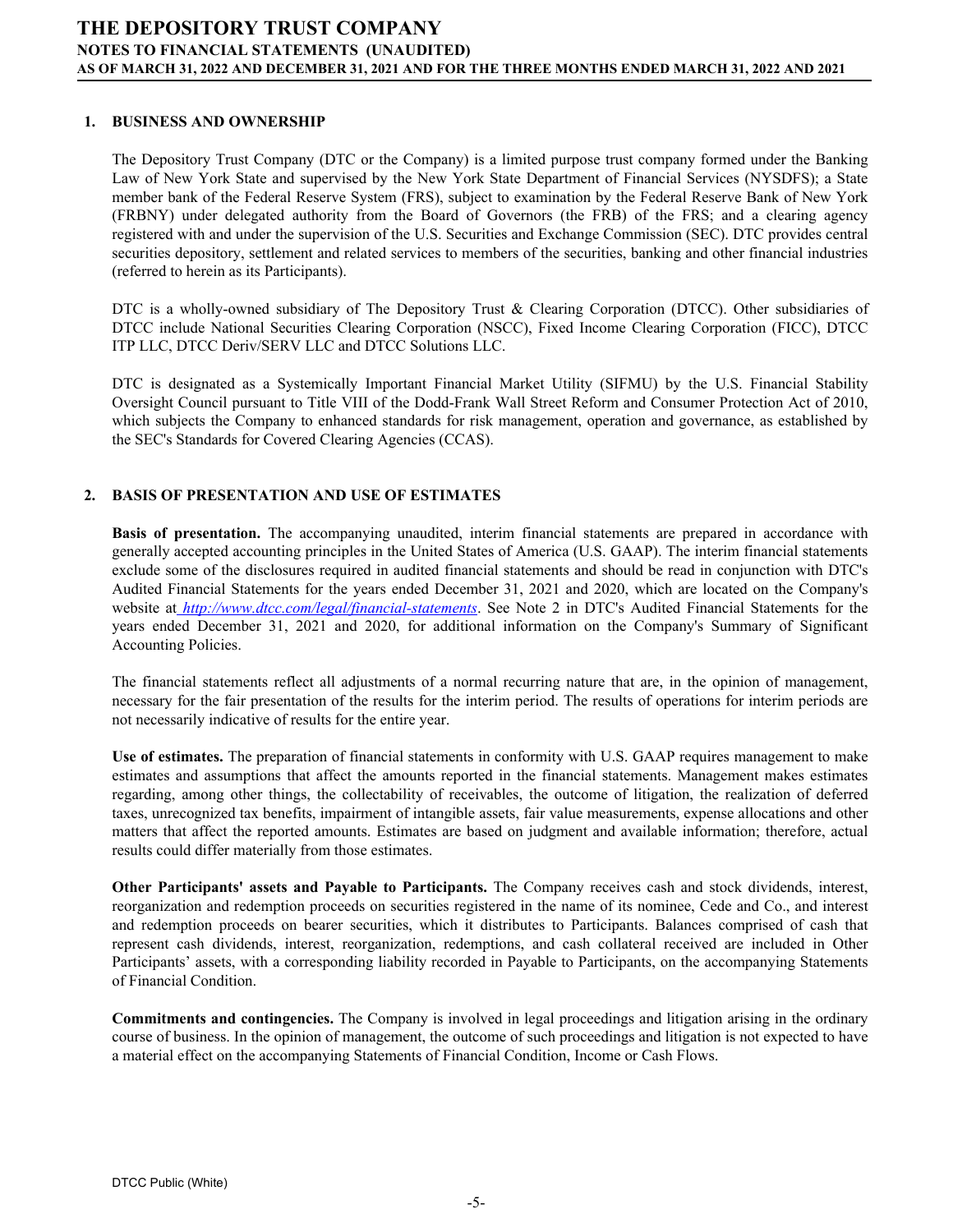#### **2. BASIS OF PRESENTATION AND USE OF ESTIMATES (CONTINUED)**

**Revenue recognition.** The Company derives its revenue from transaction fees, subscription revenue, and usage fees. Revenue from transaction fees is billed monthly and calculated based on the number of executed transactions and the established fee schedules, less any applicable volume discounts. The volume targets or thresholds for the discounts primarily reset monthly. Subscription revenues are recognized ratably over the performance period of the relevant contract using a time elapsed measure of progress as the customer receives the benefits of the services throughout the term of the contract. Usage fees are recognized when services are provided based on contractual terms.

Details for each revenue stream presented in the Company's Statements of Income follow:

S*ettlement and asset services.* Revenue derived from this revenue stream is in the form of transaction fees and subscription revenue. The Company provides settlement services for equity, corporate and municipal debt trades and money market instruments in the United States of America. Asset Servicing includes a broad range of services for underwriting, custody, corporate actions, dividend, proxy and reorganization services, as well as the electronic registration and transfer of securities processing.

*Other services.* Revenue derived from this revenue stream may be in the form of subscription revenue and usage fees, which include referential and activity-based announcement, security reference, and liquidity data through the DTCC Data Services product. These offerings are delivered in fixed or configurable formats, sourced from the Company's transaction, reference, position and asset servicing data.

*Deferred revenue*. Deferred revenue represents the Company's liability to perform services in the future related to payments received in advance of those services. Deferred revenue as of March 31, 2022 and December 31, 2021 was \$4,360,000 and \$4,184,000, respectively, and is included in Other current liabilities and Other non-current liabilities on the accompanying Statements of Financial Condition. Of the \$4,184,000 as of December 31, 2021, \$1,474,000 was recognized as revenue during the three months ended March 31, 2022.

**Expense allocations.** Substantially all expenses are recorded at DTCC and are allocated to its subsidiaries, including DTC, based upon their estimated use of such goods or services as determined by various allocation factors including level of support provided and utilization of technology resources. Accordingly, the expenses in the accompanying Statements of Income represent allocated costs including Employee compensation and related benefits, Information technology, Professional and other services, Occupancy, Depreciation and amortization and General and administrative.

**Reconciliation of Cash and cash equivalents and other limited use cash.** When reconciling the beginning and ending total amounts shown in the Statements of Cash Flows, the Company includes all cash on the Statements of Financial Condition, regardless of which line it is included. The Statement of Cash Flows includes Cash and cash equivalents and cash balances that are not available for general corporate purposes due to certain limitations, including - Participants' Fund cash deposits and Cash in Other Participants' assets.

A reconciliation of Cash and cash equivalents, Participants' Fund cash deposits, and Cash in Other Participants' assets, reported within the Statements of Financial Condition that sum to the total of the same such amounts shown on the accompanying Statements of Cash Flows follows (in thousands):

|                                                                                                                                                             | March 31,<br>2022 | December 31,<br>2021 | March 31,<br>2021 |
|-------------------------------------------------------------------------------------------------------------------------------------------------------------|-------------------|----------------------|-------------------|
| Cash and cash equivalents                                                                                                                                   | 629.688           | 754.890              | 617,965           |
| Participants' Fund cash deposits (see Note 4)                                                                                                               | 1,974,905         | 1,962,667            | 1,938,947         |
| Cash in Other Participants' assets                                                                                                                          | 1,564,181         | 1,310,428            | 1,147,182         |
| Total Cash and cash equivalents, Participants' Fund cash<br>deposits and Cash in Other Participants' assets shown on the<br><b>Statements of Cash Flows</b> | 4, 168, 774       | 4,027,985            | 3,704,094         |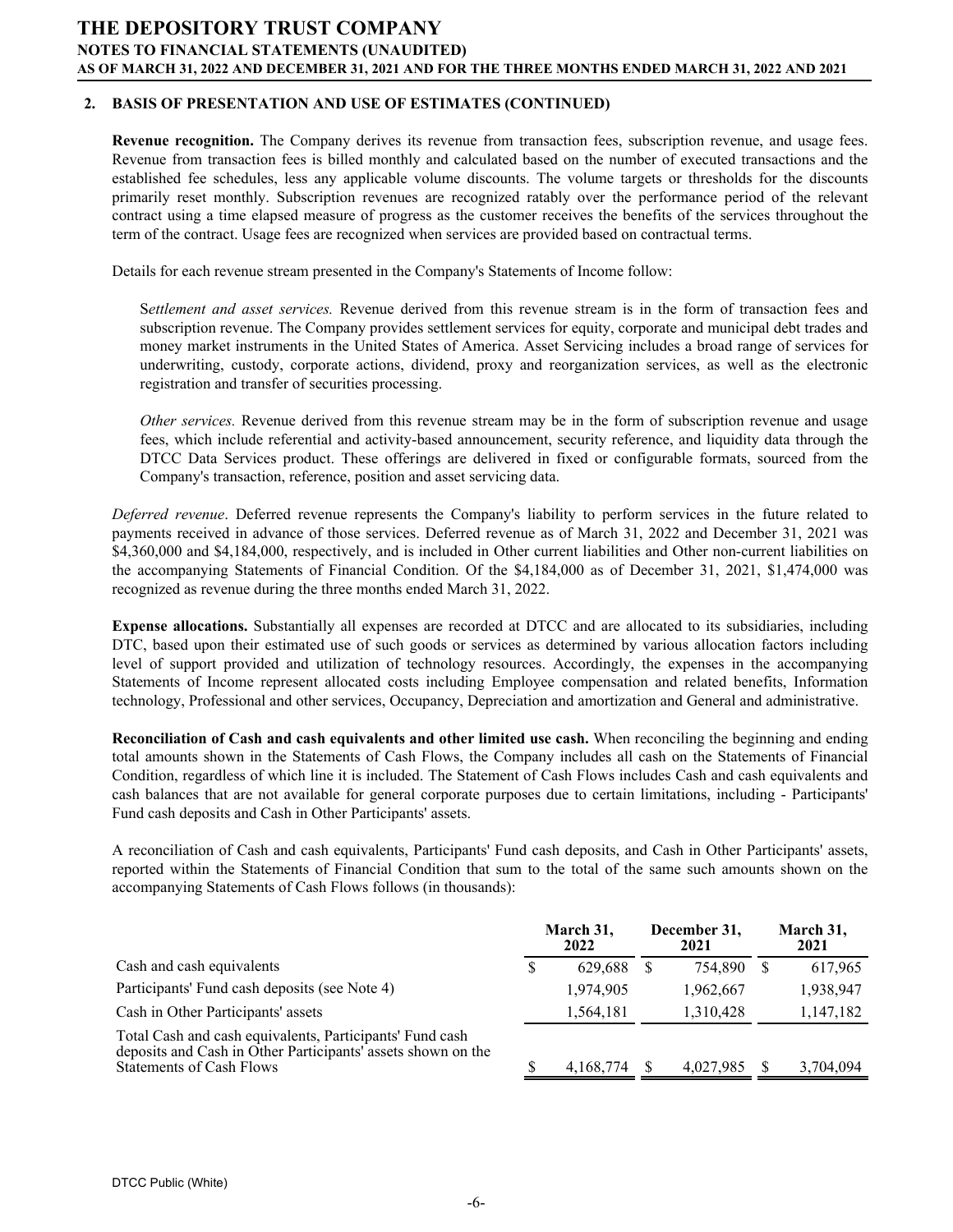#### **2. BASIS OF PRESENTATION AND USE OF ESTIMATES (CONTINUED)**

**Global Events and Crises.** Global pandemics, sanctions, war, or natural disasters may have an adverse impact on market, economic and geopolitical conditions and trigger a period of global economic slowdown. Such a slowdown may have a material impact on the Company's financial results including a changes in revenue, interest rates, liquidity/credit, and government and regulatory policy. At this time, the Company has not experienced any adverse impact to its financial results related to the novel coronavirus ("COVID-19") pandemic and the Company does not have operations in or revenue generated from Russia, Belarus or Ukraine.

#### **3. ACCOUNTING AND REPORTING DEVELOPMENTS**

| <b>Standard</b>                                                                                                                                                                       | <b>Description</b>                                                                                                                                                                                                                                                                                                                                                                                                          | Impact on the financial statements or<br>other significant matters                                                                                                                                                                                                                                                                          |
|---------------------------------------------------------------------------------------------------------------------------------------------------------------------------------------|-----------------------------------------------------------------------------------------------------------------------------------------------------------------------------------------------------------------------------------------------------------------------------------------------------------------------------------------------------------------------------------------------------------------------------|---------------------------------------------------------------------------------------------------------------------------------------------------------------------------------------------------------------------------------------------------------------------------------------------------------------------------------------------|
|                                                                                                                                                                                       | Financial Accounting Standards Board Standard Issued, but not yet Adopted                                                                                                                                                                                                                                                                                                                                                   |                                                                                                                                                                                                                                                                                                                                             |
| $ASU 2021-08 - Business$<br>Combinations (Topic<br>805): Accounting for<br>Contract Assets and<br>Contract Liabilities from<br>Contracts with Customers<br><i>Issued October 2021</i> | • Requires contract assets and contract<br>liabilities ( <i>i.e.</i> deferred revenue) acquired<br>in a business combination to be recognized<br>and measured by the acquirer on the<br>acquisition date in accordance with ASC<br>606, Revenue from Contracts with<br>Customers, which results in the acquirer<br>recognizing contract assets and contract<br>liabilities at the same amounts recorded by<br>the acquiree. | • Effective January 1, 2023.<br>The Company does not anticipate that the<br>adoption of this standard will have a<br>significant impact on its financial<br>statements and related disclosures.<br>• The Company will continue to evaluate the<br>impact this standard will have on its<br>financial statements and related<br>disclosures. |
| ASU 2019-12 Income<br>Taxes (Topic 740):<br>Simplifying the<br>Accounting for Income<br>Taxes<br><b>Issued December 2019</b>                                                          | • Clarifies and simplifies aspects of<br>accounting for income taxes.<br>• Eliminates certain exceptions related to the<br>approach for intraperiod tax allocation, the<br>methodology for calculating income taxes<br>in an interim period and the recognition of<br>deferred tax liabilities for basis differences<br>between book and tax.                                                                               | • Effective for fiscal year end beginning<br>January 1, 2022 and effective interim<br>period beginning January 1, 2023.<br>The Company does not anticipate that the<br>adoption of this standard will have a<br>significant impact on its financial<br>statements and related disclosures.                                                  |

#### **4. PARTICIPANTS' FUND CASH DEPOSITS**

Details for the Participants' Fund cash deposits as of March 31, 2022 and December 31, 2021 follow (in thousands):

| 2022      | 2021                 |
|-----------|----------------------|
|           | 1,962,677            |
| 1,157,000 | 1,150,000            |
| 817.905   | 812.677              |
|           | $\frac{1974,905}{8}$ |

Participants' cash deposits in the Participants Fund may be applied to satisfy obligations of the depositing Participant, other Participants or DTC as pursuant to DTC's rules.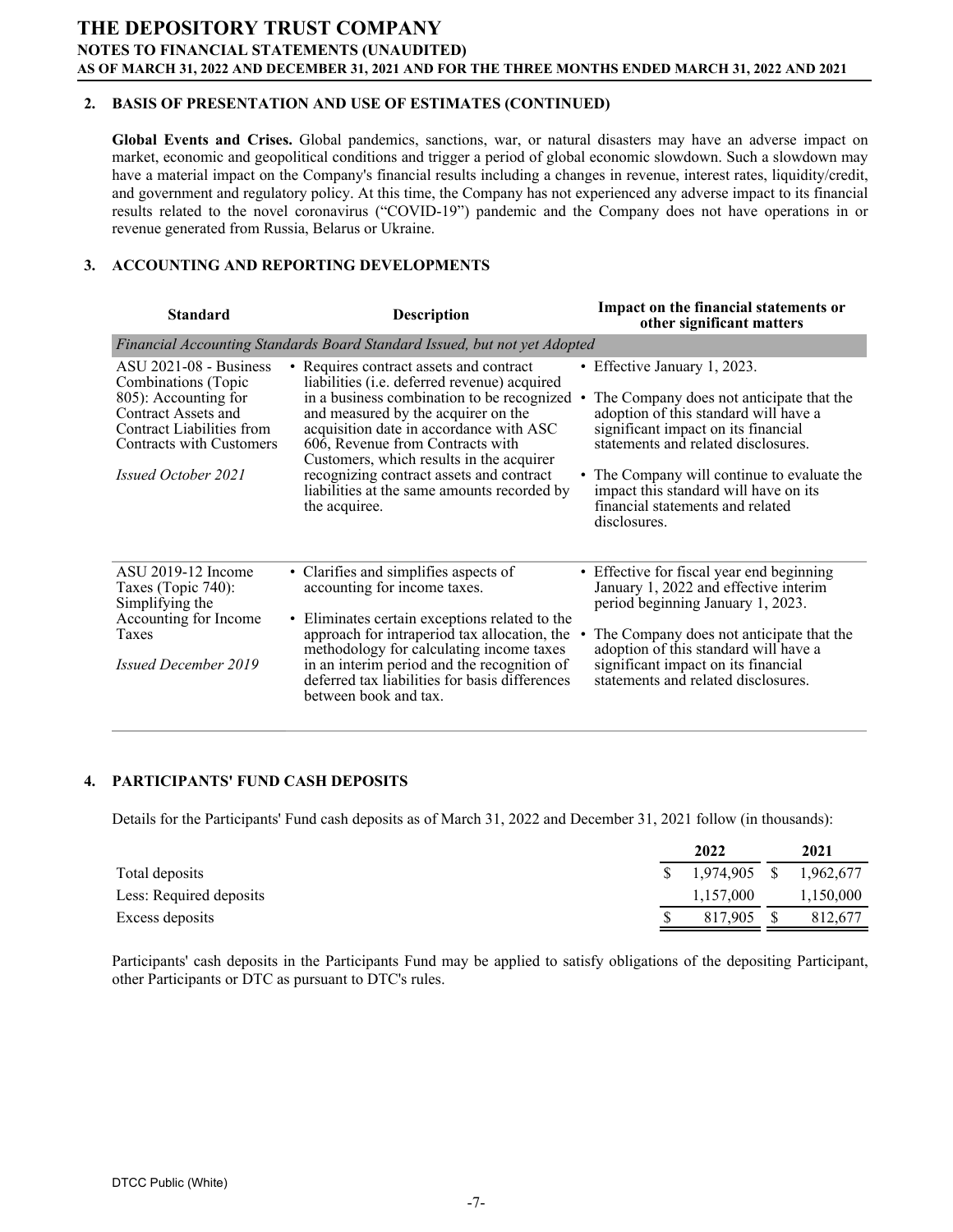#### **5. LINES OF CREDIT AND CREDIT RATINGS**

**Lines of credit.** The Company maintains lines of credit to support settlement of its payment obligations in the event of the default of any of its Participants pursuant to DTC's rules. Details for the terms of the outstanding lines of credit as of March 31, 2022 and December 31, 2021 follow:

| <b>Committed</b>                      | 2022                                                                                             | 2021                    |  |  |  |  |
|---------------------------------------|--------------------------------------------------------------------------------------------------|-------------------------|--|--|--|--|
| Amount                                | \$1.9 billion                                                                                    | \$1.9 billion           |  |  |  |  |
| <b>Denomination</b>                   | USD                                                                                              | USD                     |  |  |  |  |
| <b>Number of Participants/Lenders</b> | 29/35                                                                                            | 29/35                   |  |  |  |  |
| <b>Borrowing Rate</b>                 | The greatest of the FRBNY rate, adjusted LIBOR, or zero, on the day of<br>borrowing, plus 1.40%. |                         |  |  |  |  |
| <b>Maturity Date</b>                  | May 2022                                                                                         | May 2022                |  |  |  |  |
| <b>Annual Facility Fee</b>            | $0.10\%$ <sup>(1)</sup>                                                                          | $0.10\%$ <sup>(1)</sup> |  |  |  |  |

(1) The annual facility fee associated with maintaining the line of credit is included in Professional and other services in the accompanying Statements of Income.

| Uncommitted                           | 2022                                                          | 2021                  |  |  |  |  |
|---------------------------------------|---------------------------------------------------------------|-----------------------|--|--|--|--|
| Amount                                | C\\$200 million $^{(2)}$                                      | C\\$200 million $(2)$ |  |  |  |  |
| <b>Denomination</b>                   | <b>CAD</b>                                                    | <b>CAD</b>            |  |  |  |  |
| <b>Number of Participants/Lenders</b> | 1/1                                                           | 1/1                   |  |  |  |  |
| <b>Borrowing rate</b>                 | A rate per annum equal to the Canadian Prime Rate minus 0.50% |                       |  |  |  |  |
| <b>Maturity Date</b>                  | On Demand                                                     | On Demand             |  |  |  |  |
|                                       |                                                               |                       |  |  |  |  |

(2) Used to support Canadian settlement.

There were no borrowings under the lines of credit during 2022 and 2021.

Details for debt covenants related to the committed line of credit as of March 31, 2022 and December 31, 2021 follow:

|                                            | 2022          | 2021          |
|--------------------------------------------|---------------|---------------|
| Minimum Net Worth                          | \$200 million | \$200 million |
| <b>Minimum Participants' Fund deposits</b> | \$750 million | \$750 million |

As of March 31, 2022 and December 31, 2021, the Company was in compliance with its debt covenants.

**Credit Ratings.** The Company is rated by Moody's Investors Service, Inc. (Moody's) and S&P Global Inc. (S&P). Details for issuer credit ratings and ratings outlooks for the Company as of March 31, 2022 follow:

| Moody's $(1)$ |                   |         | S&P       |                   |         |  |  |
|---------------|-------------------|---------|-----------|-------------------|---------|--|--|
| Long-term     | <b>Short-term</b> | Outlook | Long-term | <b>Short-term</b> | Outlook |  |  |
| Aaa           | $P_{-}$           | Stable  | 4 A +     | A-17              | Stable  |  |  |

(1) Moody's categorizes the long-term issuer ratings of the Company as a clearing counterparty rating (CCR) under the agency's Clearing Houses Rating Methodology.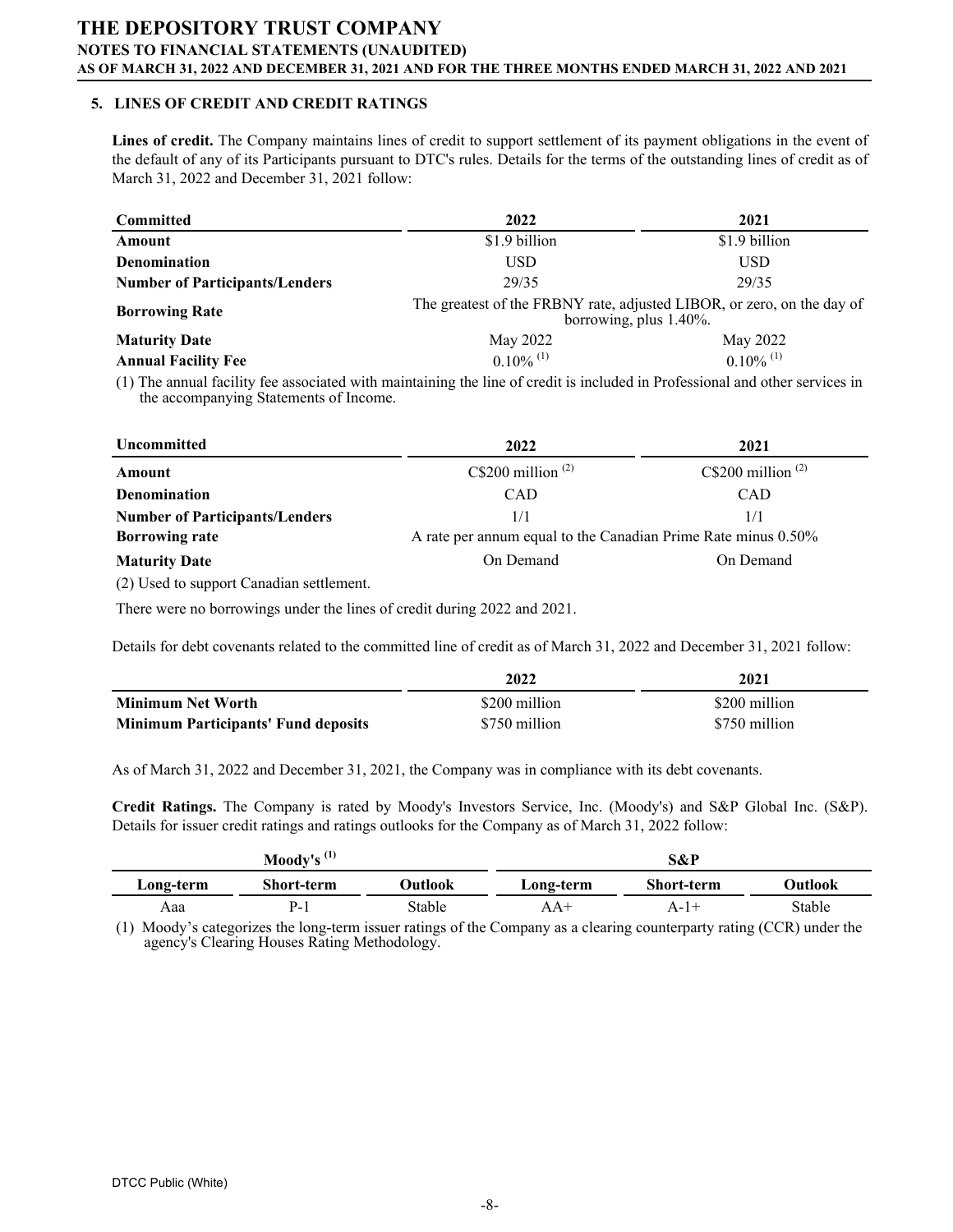#### **6. FAIR VALUE MEASUREMENTS**

See Note 8 in DTC's Audited Financial Statements for the years ended December 31, 2021 and 2020, for the Company's valuation basis, including valuation techniques and inputs, as well as the fair value hierarchy used in measuring the Company's financial assets and liabilities that are both accounted for at fair value and at other than fair value.

#### **Financial assets and liabilities measured at fair value on a recurring basis.**

There were no assets or liabilities measured at fair value on a recurring basis during the periods ended March 31, 2022 and December 31, 2021.

**Financial assets and liabilities measured at other than fair value.** The carrying values, fair values and fair value hierarchy levels of all financial instruments measured at other than fair value on the accompanying Statements of Financial Condition as of March 31, 2022 and December 31, 2021 follow (in thousands):

|                                  | 2022 |                    |    |                            |    |                |               |         |    |         |
|----------------------------------|------|--------------------|----|----------------------------|----|----------------|---------------|---------|----|---------|
|                                  |      | Carrying<br>Amount |    | <b>Total Fair</b><br>Value |    | <b>Level 1</b> |               | Level 2 |    | Level 3 |
| Assets:                          |      |                    |    |                            |    |                |               |         |    |         |
| Cash and cash equivalents        | \$   | 629,688            | S  | 629,688                    | S  | 629,688        | S             |         | \$ |         |
| Participants' Fund cash deposits |      | 1,974,905          |    | 1,974,905                  |    | 1,974,905      |               |         |    |         |
| Other Participants' assets       |      | 1,564,181          |    | 1,564,181                  |    | 1,564,181      |               |         |    |         |
| Total                            |      | 4,168,774          | S  | 4,168,774                  |    | 4,168,774      | -S            |         | \$ |         |
| Liabilities:                     |      |                    |    |                            |    |                |               |         |    |         |
| Participants' Fund liabilities   | \$   | 1,974,905          | S. | 1,974,905                  | S. | 1,974,905      | <sup>\$</sup> |         | \$ |         |
| Payable to Participants          |      | 1,564,181          |    | 1,564,181                  |    | 1,564,181      |               |         |    |         |
| Total                            | S    | 3.539,086          |    | 3,539,086                  |    | 3.539.086      | <sup>\$</sup> |         | \$ |         |

|                                  | 2021 |                    |   |                            |    |           |    |         |    |         |
|----------------------------------|------|--------------------|---|----------------------------|----|-----------|----|---------|----|---------|
|                                  |      | Carrying<br>Amount |   | <b>Total Fair</b><br>Value |    | Level 1   |    | Level 2 |    | Level 3 |
| Assets:                          |      |                    |   |                            |    |           |    |         |    |         |
| Cash and cash equivalents        | \$   | 754,890            | S | 754,890                    | S  | 754,890   | -S |         | S  |         |
| Participants' Fund cash deposits |      | 1,962,667          |   | 1,962,667                  |    | 1,962,667 |    |         |    |         |
| Other Participants' assets       |      | 1,310,428          |   | 1,310,428                  |    | 1,310,428 |    |         |    |         |
| Total                            |      | 4,027,985          | S | 4,027,985                  | S  | 4,027,985 |    |         | \$ |         |
| Liabilities:                     |      |                    |   |                            |    |           |    |         |    |         |
| Participants' Fund liabilities   | \$   | 1,962,667          | S | 1,962,667                  | S. | 1,962,667 | -S |         | S  |         |
| Payable to Participants          |      | 1,310,428          |   | 1,310,428                  |    | 1,310,428 |    |         |    |         |
| Total                            |      | 3,273,095          | S | 3,273,095                  |    | 3,273,095 |    |         | \$ |         |

**Assets measured at fair value on a non-recurring basis.** Certain financial assets are subject to measurement at fair value on a non-recurring basis. For these assets, measurement at fair value in periods subsequent to their initial recognition is applicable if they are determined to be impaired or when an observable event occurs.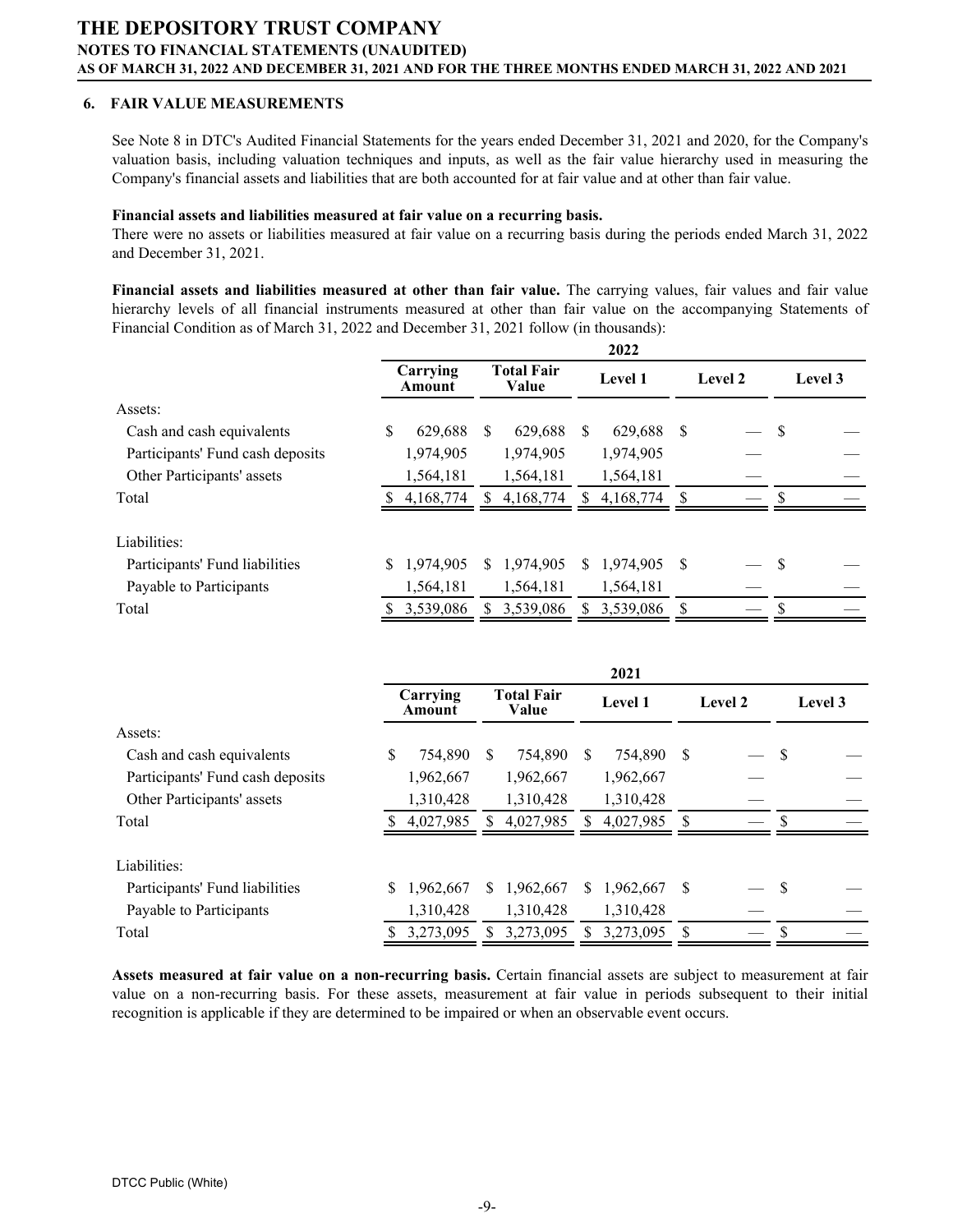#### **7. RETIREMENT PLANS**

**Defined contribution retirement plans.** Eligible U.S. DTCC employees participate in one of two defined contribution plans, The Depository Trust & Clearing Corporation Employee Savings Plan (Employee Savings Plan) and The Depository Trust & Clearing Corporation Operations Level Employee Savings Plan (Operations Level Savings Plan). The Employee Savings Plan is a single employer plan covering non-bargaining unit employees. The Operations Level Savings Plan is a single employer plan covering bargaining unit employees.

**Defined benefit pension and other postretirement benefit plans.** Eligible DTCC employees participate in DTCC's non-contributory defined benefit pension and other postretirement plans, which provide for certain benefits upon retirement. DTCC's sponsored non-contributory plans include a defined benefit pension plan, supplemental executive retirement plan and benefit restoration plan. The other postretirement plans include retiree medical and life insurance plans for eligible retired employees and their beneficiaries.

**Cost allocation.** DTCC allocates the cost of these plans to its subsidiaries based primarily upon the estimated proportion of each subsidiary's salary cost relative to DTCC's total salary cost. The defined contribution retirement plans costs allocated to DTC were expense of \$3,359,000 and \$2,787,000 for the three months ended March 31, 2022 and 2021, respectively. The defined benefit pension and other postretirement benefit plans costs allocated to DTC were income of \$9,000 and \$99,000 for the three months ended March 31, 2022 and 2021, respectively. These costs are included in Employee compensation and related benefits, Interest expense, and Other non-operating income, net in the accompanying Statements of Income based on the nature of the pension expense component.

#### **8. INCOME TAXES**

Rollforward of unrecognized tax benefits for the three months ended March 31, 2022 and 2021 follow (in thousands):

|                                  | 2022 |       | 2021 |         |
|----------------------------------|------|-------|------|---------|
| Beginning balance                | S    | 1,423 | S    | 2,267   |
| Decreases:                       |      |       |      |         |
| Prior period tax positions       |      |       |      | (1,199) |
| Settlements with tax authorities |      |       |      | (1,068) |
| Unrecognized tax benefit         |      | 1,423 |      |         |
| Accrued interest                 |      | 398   |      |         |
| Ending balance                   |      | 1,821 |      |         |
|                                  |      |       |      |         |

See Note 10 in DTC's Audited Financial Statements for the years ended December 31, 2021 and 2020 for additional information pertaining to the Company's income taxes.

#### **9. SHAREHOLDERS' EQUITY**

**DTC Series A Non-Cumulative Perpetual Preferred stock.** Under a plan adopted by the Board of Directors, each Participant of DTC is required to own shares of DTC Series A preferred stock. The ownership of DTC preferred stock is reported as non-controlling interests in the consolidated financial statements. There was \$150,000,000 of DTC Series A preferred stock (1,500,000 shares at par value of \$100 per share) outstanding as of March 31, 2022 and December 31, 2021. Annual dividends are accrued based on the weighted-average rate of interest paid by the Company on required Participants' Fund deposits during the dividend period as disclosed in the DTC's rules.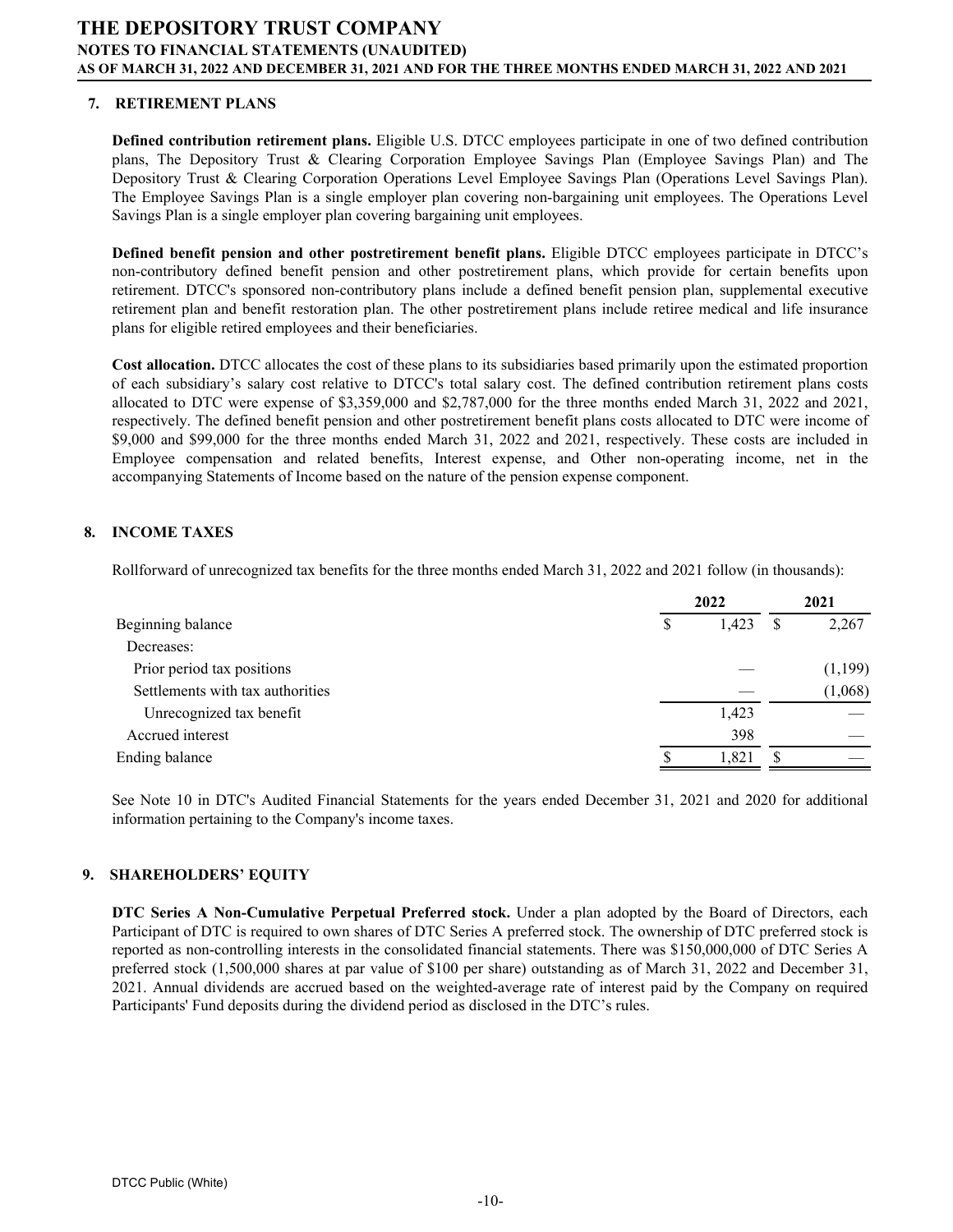#### **9. SHAREHOLDERS' EQUITY (CONTINUED)**

Details of dividends paid to holders of the Series A Preferred Stock during the three months ended March 31, 2022 follow:

| Approved and<br><b>Declared Date</b> | <b>Record Date</b> | <b>Payment Date</b> | <b>Declared Dividend</b> | <b>Dividend Paid</b> |
|--------------------------------------|--------------------|---------------------|--------------------------|----------------------|
| February 23, 2022                    | February 23, 2022  | April 11, 2022      | 45,000 \$                | 45,000               |
| December 15, 2021                    | December 17, 2021  | January 11, 2022    | 90.000 S                 | 90,000               |

Details of dividends paid to holders of the Series A Preferred Stock during the three months ended March 31, 2021 follow:

| Approved and<br><b>Declared Date</b> | <b>Record Date</b> | <b>Payment Date</b> |  | <b>Declared Dividend</b> | Dividend Paid |         |  |
|--------------------------------------|--------------------|---------------------|--|--------------------------|---------------|---------|--|
| February 10, 2021                    | February 11, 2021  | April 9, 2021       |  | 480.000                  |               | 480,000 |  |

**Common stock dividend.** On February 10, 2021, the Board of Directors approved a dividend in the amount of \$30 million from DTC to DTCC, which was paid on April 19, 2021. On December 15, 2021, the Board of Directors approved a dividend in the amount of \$150 million from DTC to DTCC, which was paid on February 8, 2022.

#### **10. CAPITAL REQUIREMENTS**

As required by Rule 17Ad-22(e)(15) of the CCAS and pursuant to the Clearing Agency Policy on Capital Requirements, the Company must meet its total capital requirement by holding liquid net assets funded by equity. The total capital requirement for DTC is equal to the sum of the general business risk capital requirement and corporate contribution, as described below.

**General Business Risk Capital Requirement.** This capital requirement is held to cover potential general business losses so that the Company can continue operations and provide services as a going concern if those losses materialize. It is determined based on the Company's general business risk profile and estimated time to execute a recovery or orderly wind-down of critical operations and, at a minimum, is equal to six months of operating expenses.

**Corporate Contribution.** The corporate contribution is applied to losses of the Company as provided in DTC's rules. The amount of the corporate contribution is generally equal to 50% of the Company's general business risk capital requirement.

Details for the general business risk capital requirement, corporate contribution and liquid net assets funded by equity for the Company as of March 31, 2022 and December 31, 2021 follow (in thousands):

|                                           | 2022    | 2021    |
|-------------------------------------------|---------|---------|
| General business risk capital requirement | 200.031 | 193,270 |
| Corporate contribution                    | 100.015 | 96,635  |
| Total requirement                         | 300,046 | 289,905 |
| Liquid net assets funded by equity        | 629.688 | 675,456 |
| Excess                                    | 329.642 | 385,551 |